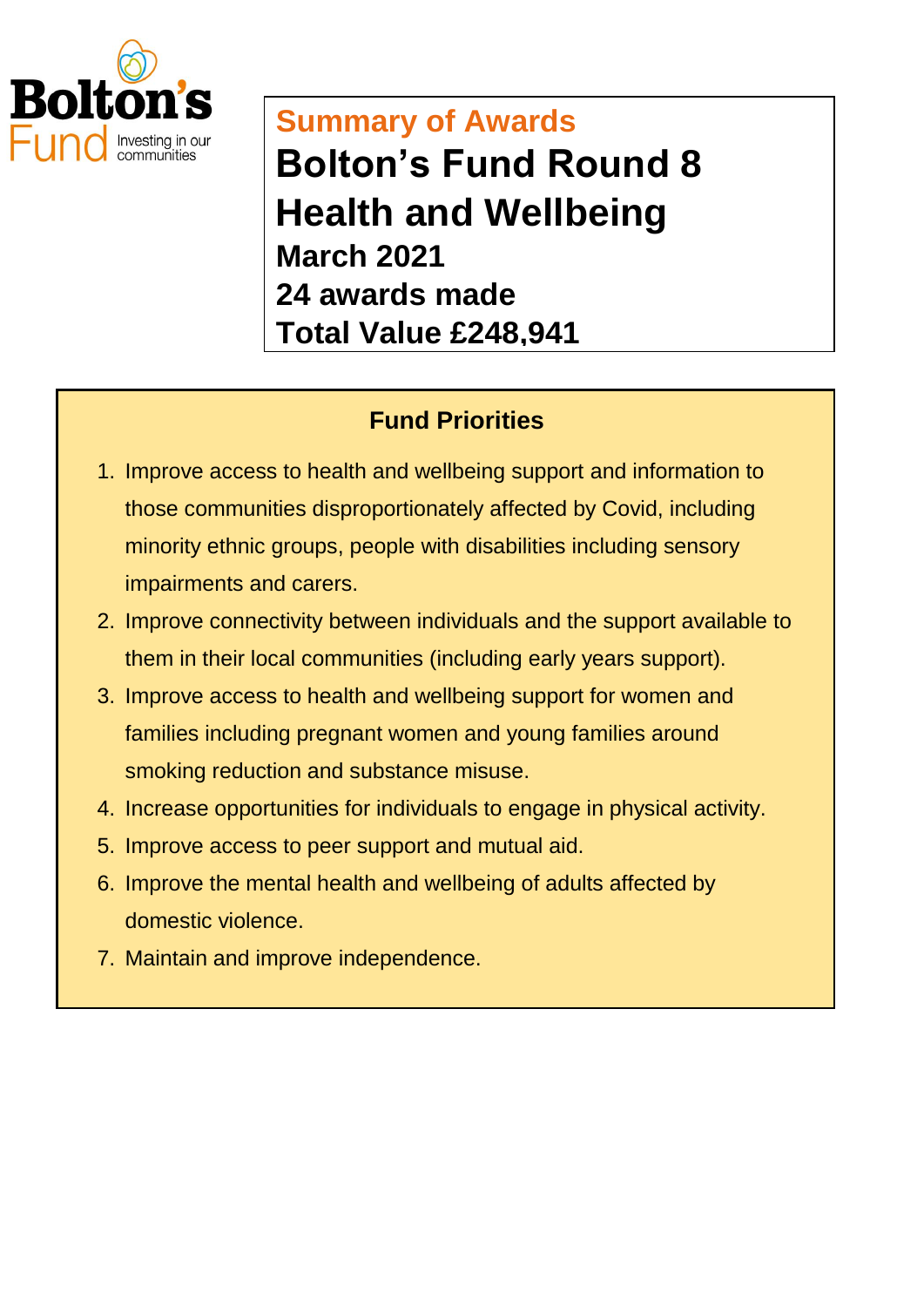| 1              | 39th Bolton<br>Mountain<br>Scouts/Bolton<br>Atlas | To focus on mental wellbeing post Covid -19<br>restrictions                                                                                                                                   | £2,960  |
|----------------|---------------------------------------------------|-----------------------------------------------------------------------------------------------------------------------------------------------------------------------------------------------|---------|
| $\overline{2}$ | <b>Blackrod</b><br><b>Cricket Club</b>            | Members social space                                                                                                                                                                          | £5,000  |
| 3              | <b>Blackrod Sports</b><br>and Community<br>Centre | To increase opportunities for individuals to engage<br>in physical activity and maintaining and improving<br>independence.                                                                    | £5,000  |
| $\overline{4}$ | <b>BME Women's</b><br><b>Network</b>              | To improve access to health and wellbeing support<br>and information to those communities<br>disproportionately affected by Covid.                                                            | £4,900  |
| 5              | <b>Bolton Smart</b><br><b>Enterprise CIC</b>      | To deliver sessions focusing on improving<br>individuals Health and Wellbeing documenting<br>participants learning creating portfolios                                                        | £1,500  |
| 6              | <b>Bsurf</b>                                      | To run twice weekly outdoor fitness training with a<br>football theme for recovery addicts in the Bolton<br>community                                                                         | £1,500  |
| $\overline{7}$ | <b>Choices Youth</b><br><b>Support Group</b>      | To provide training and development opportunities<br>for young parent volunteers in local communities<br>enhance their life chances.                                                          | £4,850  |
| 8              | Evolve<br>Community<br>Group                      | To provide swimming sessions for children of the<br><b>BAME</b> community                                                                                                                     | £2,066  |
| 9              | Good<br>Companions                                | To learn skills on our allotments and gives family<br>carers a rest.                                                                                                                          | £5,000  |
| 10             | Horwich<br><b>Harvest Project</b>                 | Gardening activities and to replace the polytunnel<br>covering, doors and raised beds.                                                                                                        | £2,785  |
| 11             | <b>Horwich Ride</b><br>Social                     | T0 train rain 4 volunteer cycle ride leaders to<br>provide guided cycle rides for women including<br>Sofa to Saddle courses.                                                                  | £2,620  |
| 12             | Sam's Warr;ors                                    | To develop their services by providing access to<br>counselling for people experiencing and recovering<br>from mental health issues.                                                          | £5,000  |
| 13             | <b>Talk Changes</b>                               | To provide a Counselling & Psychotherapy service                                                                                                                                              | £5,000  |
| 14             | Transforming<br>Lives Group                       | To continue to run their very popular fishing project.                                                                                                                                        | £1,200  |
| 15             | <b>Bolton Deaf</b><br>Society                     | To continue to provide an integrated accessible<br>information and advocacy service for people in<br>Bolton who are Deaf and hard of hearing.                                                 | £25,000 |
| 16             | <b>Bolton</b><br>Dementia<br>Support              | To deliver a programme of personalised,<br>interactive, therapeutic activities for people living<br>with dementia, and their carers delivered in their<br>own homes.                          | £20,000 |
| 17             | <b>Breaking</b><br><b>Barriers</b>                | A mental health practitioner to provide 'listening<br>and time to talk' sessions for disabled children and<br>their families to ease the profound stress caused<br>by lockdown and schooling. | £22,000 |